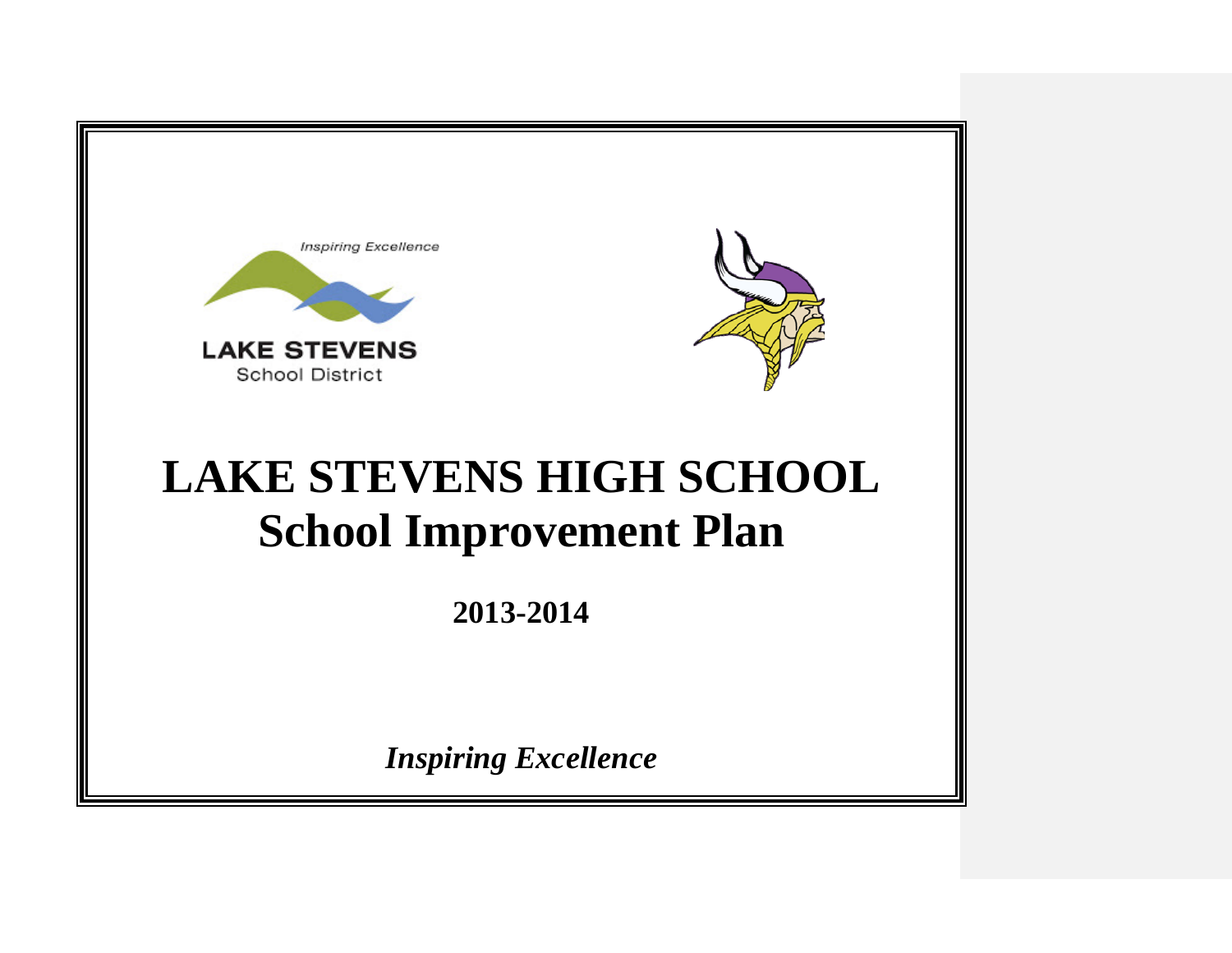### **2013 - 2014 School Improvement Plan Summary**

#### **TEACHING AND LEARNING:**

At LSHS this year we are going to focus on the three rocks of the Foundation for Excellence; data, instruction and content. We are going to focus our instructional growth through the FFT (Framework for Teaching) and the Cycle of Inquiry. Professional development, in the form of small group, departmental, and building reflection will be the primary method we will use to improve in these areas. Our goal is to close the achievement gap in our core areas of math, science and literacy. The success of our effectiveness will be measured through the AMO (Annual Measurable Objectives). Additionally, we would like to support a collaborative learning environment by developing an instructional walk-through program based on the FFT.

#### **TECHNOLOGY EMPOWERED:**

In the area of technology our primary goal will be to provide access for students through their own devices, or through school supplied technology, to online resources. Additionally, an important part of using technology will be in helping students be college and career ready. We will begin this process by reflecting on our norms at the building level and reviewing the relationship to our procedures.

#### **THOUGHTFUL TRANSITIONS:**

Our primary action plan in this area will be implementing the LINK Crew with the intent of creating a peer mentoring program to transition students into LSHS at both the beginning of the year and throughout the school year. Our goal is a lofty one, but to decrease sophomore class failures by 50%.

#### **ENGAGED COMMUNITY:**

Our primary focus in this goal area is to increase the participation of our elderly community at LSHS. Our plan is to do this through promotion of activities and athletics and the development of a "Sunset Pass".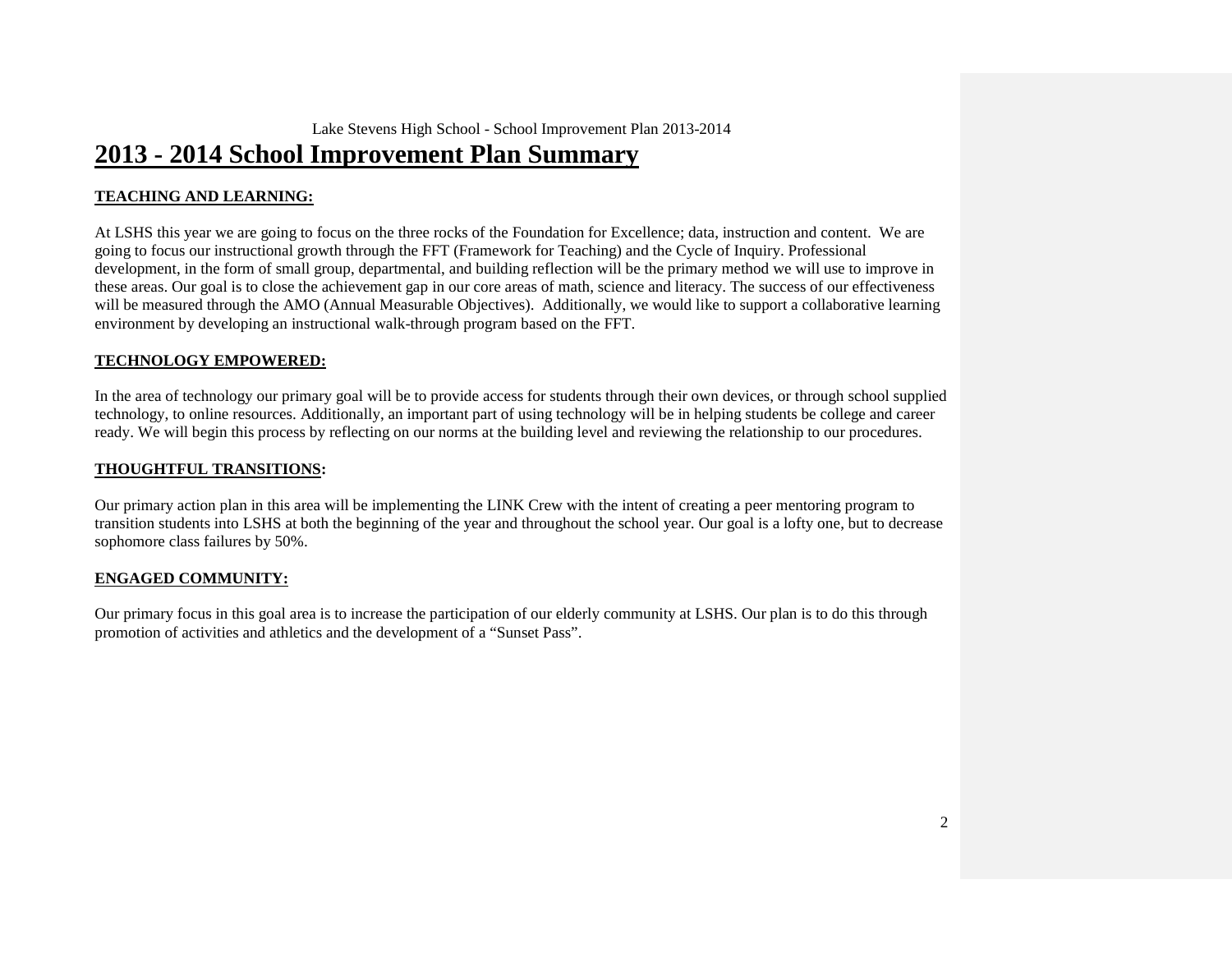# **HSPE (WASL) DATA**

|           | <b>READING</b> |              | <b>WRITING</b> |              | <b>MATH</b>   |              | <b>SCIENCE</b> |              |
|-----------|----------------|--------------|----------------|--------------|---------------|--------------|----------------|--------------|
|           | <b>School</b>  | <b>State</b> | <b>School</b>  | <b>State</b> | <b>School</b> | <b>State</b> | <b>School</b>  | <b>State</b> |
| Year      | 10th           | 10th         | 10th           | 10th         | 10th          | 10TH         | 10th           | 10TH         |
| 2013-2014 | 89.65          | 82.6%        | 92.61          | 85.3%        |               |              |                |              |
| 2012-2013 | 92.3%          | 83.5%        | 92.5%          | 84.9%        | EOC           | EOC.         | <b>EOC</b>     | <b>EOC</b>   |
| 2011-2012 | 86.0%          | 81.3%        | 91.9%          | 85.4%        | EOC           | EOC.         | EOC            | EOC          |
| 2010-2011 | 89.8%          | 82.6%        | 94.8%          | 86.3%        | EOC           | EOC          | 59.8%          | 49.7%        |
| 2009-2010 | 88.3%          | 78.9%        | 95.0%          | 88%          | 49.3%         | 41.6%        | 52.7%          | 44.7%        |
| 2008-2009 | 89.1%          | 81.2%        | 92.1%          | 86.7%        | 49.5%         | 45.4%        | 43.4%          | 38.8%        |

|           | EOC 1 (Algebra) |              | EOC 2 (Geometry) |              | <b>EOC Biology</b> |              |  |
|-----------|-----------------|--------------|------------------|--------------|--------------------|--------------|--|
| Year      | School          | <b>State</b> | School           | <b>State</b> | School             | <b>State</b> |  |
| 2013-2014 | 85.1%           | 79.2%        | 81.2%            | 79.2%        | 88.6%              | 70%          |  |
| 2012-2013 | 83%             | 75.9%        | 91%              | 83.3%        | 84.4%              | 68.6%        |  |
| 2011-2012 | 81.8%           | 68.8%        | 76.9%            | 76.1%        | 78.1%              | 61.3%        |  |
| 2010-2011 | 80.1%           | 61.8%        | 72.9%            | 66.4%        |                    |              |  |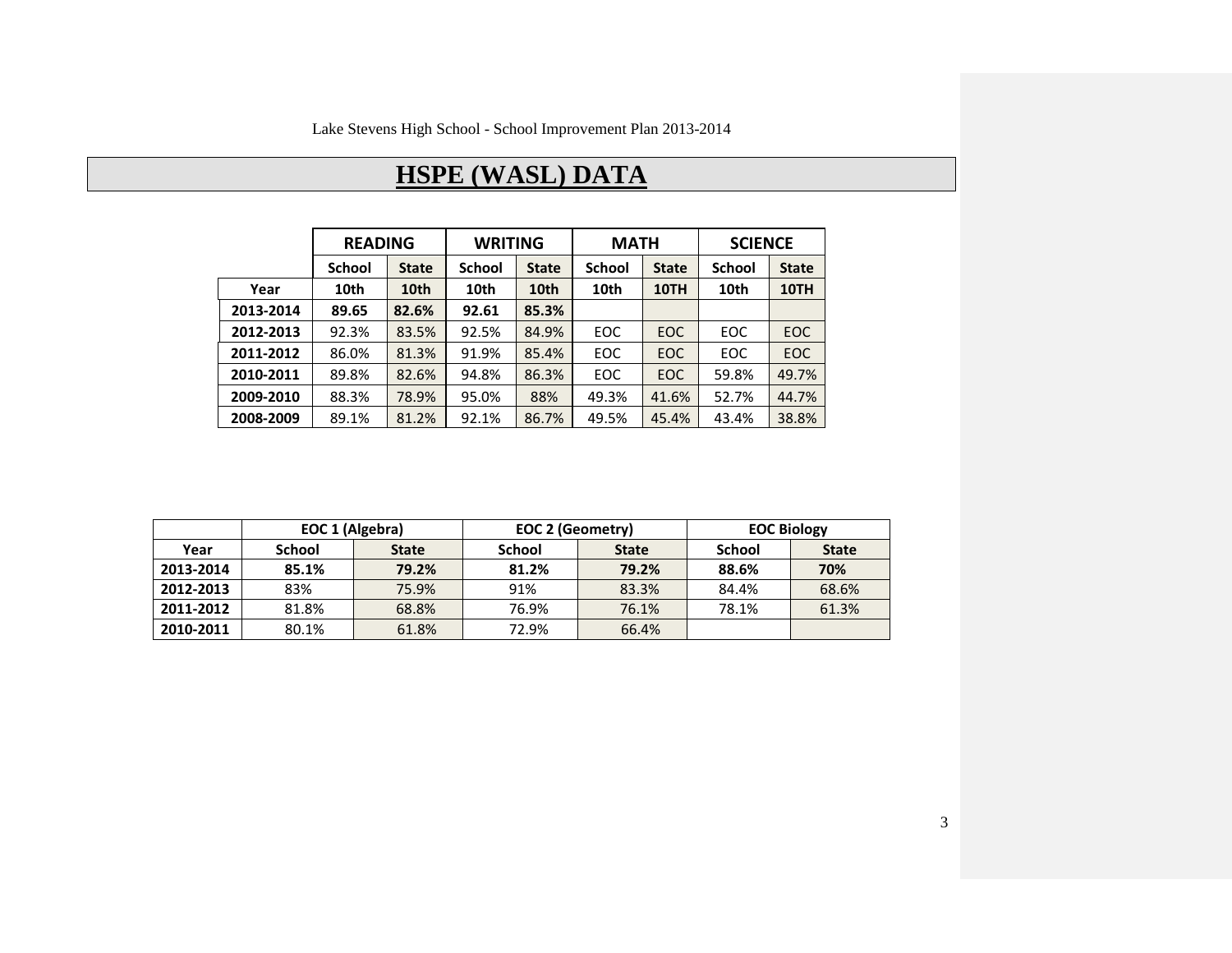# **ADDITIONAL DATA**



### **Measures of Success**

gaseline 13rget 13rget 13rget<br>2012-2013 2013-2014 2014-2015 13rget

| <b>High School</b>       |                                                                                                                                                                                                                                                                                                                                                                                                                                                                                                                                                                           |                            |                                                                                       |  |
|--------------------------|---------------------------------------------------------------------------------------------------------------------------------------------------------------------------------------------------------------------------------------------------------------------------------------------------------------------------------------------------------------------------------------------------------------------------------------------------------------------------------------------------------------------------------------------------------------------------|----------------------------|---------------------------------------------------------------------------------------|--|
| <b>Students Passing</b>  |                                                                                                                                                                                                                                                                                                                                                                                                                                                                                                                                                                           |                            |                                                                                       |  |
| <b>State</b>             |                                                                                                                                                                                                                                                                                                                                                                                                                                                                                                                                                                           |                            |                                                                                       |  |
| Assessment               |                                                                                                                                                                                                                                                                                                                                                                                                                                                                                                                                                                           |                            |                                                                                       |  |
|                          |                                                                                                                                                                                                                                                                                                                                                                                                                                                                                                                                                                           |                            |                                                                                       |  |
| Readv<br><b>Students</b> | 14%                                                                                                                                                                                                                                                                                                                                                                                                                                                                                                                                                                       |                            |                                                                                       |  |
| College and<br>for       |                                                                                                                                                                                                                                                                                                                                                                                                                                                                                                                                                                           |                            |                                                                                       |  |
| <b>Career</b>            |                                                                                                                                                                                                                                                                                                                                                                                                                                                                                                                                                                           |                            |                                                                                       |  |
|                          |                                                                                                                                                                                                                                                                                                                                                                                                                                                                                                                                                                           |                            |                                                                                       |  |
|                          | Tenth grade students meeting or exceeding standard on the state reading assessment<br>Tenth grade students meeting or exceeding standard on the state writing assessment<br>Tenth grade students meeting or exceeding standard on the state math End of Course Year 1 assessment<br>Tenth grade students meeting or exceeding standard on the state math End of Course Year 2 assessment<br>High school students enrolled in AP courses<br>High school students earning college credit while in high school<br>On time graduation rate<br><b>Extended graduation rate</b> | 92.6<br>92.0<br>83<br>89.9 | 190.3<br>92.61<br>85.1<br>81.2<br>15.14%<br>54.4% 56.4%<br>89.7% 91.8%<br>90.4% 91.1% |  |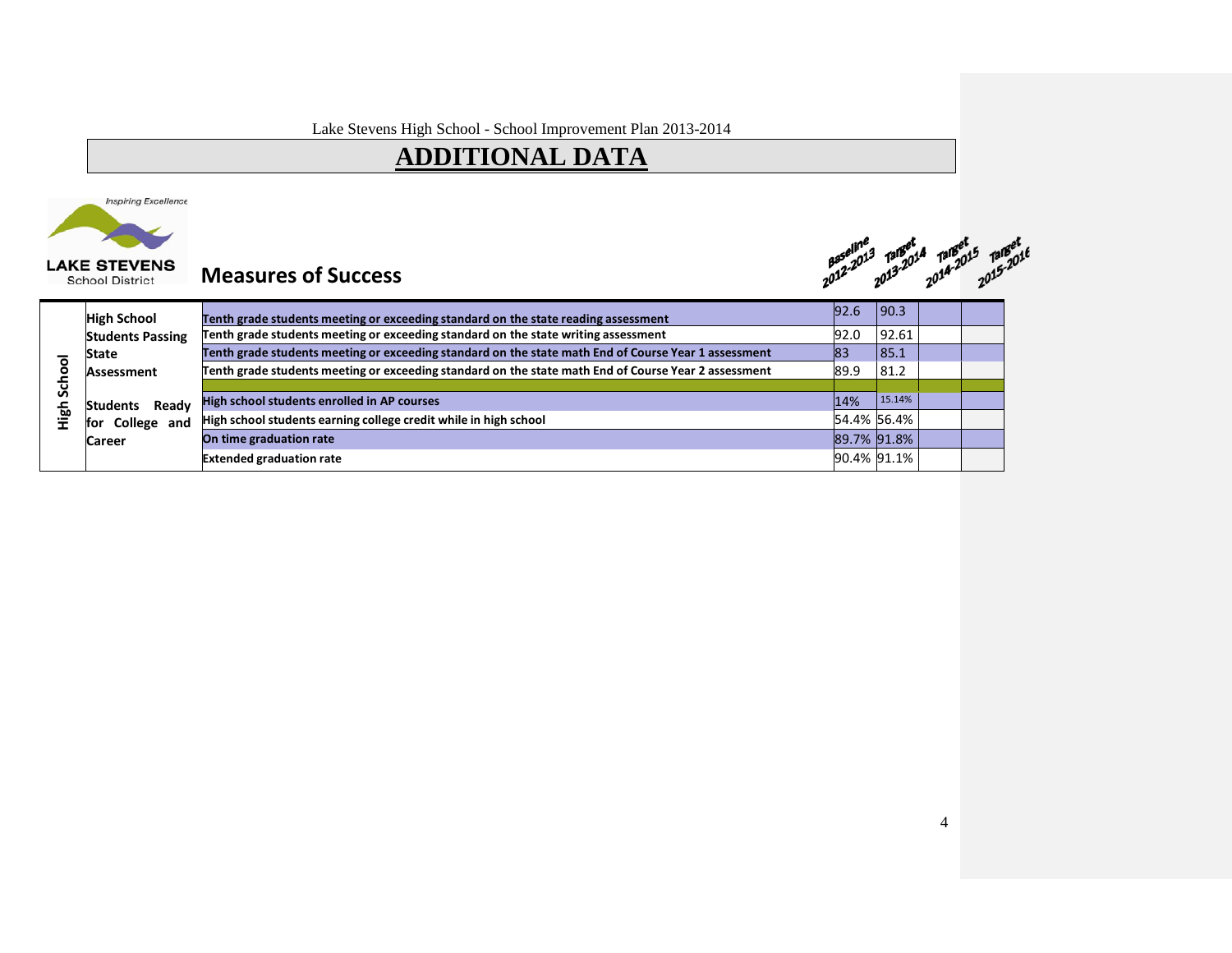### **AMO Goal Page**



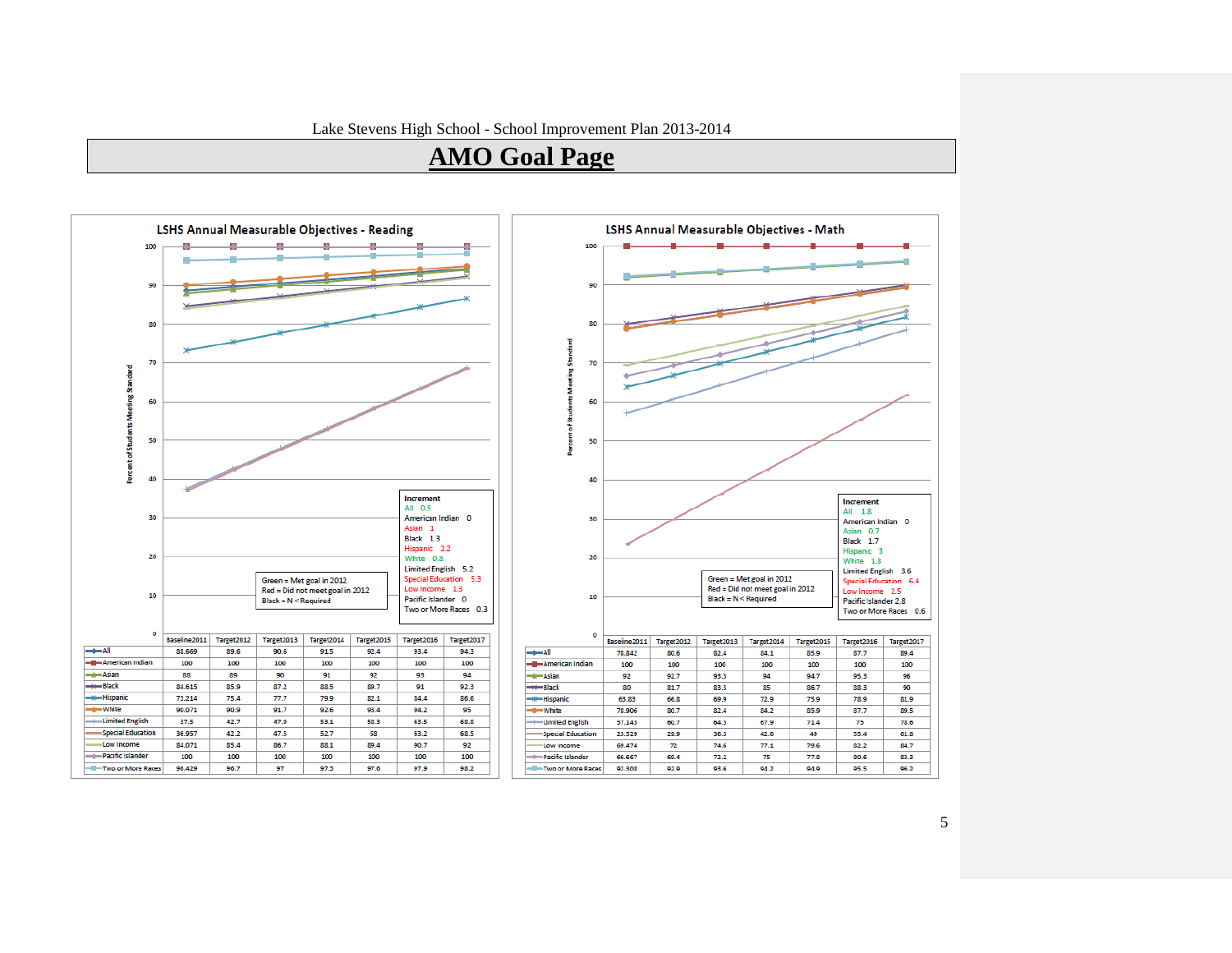| Lake Stevens Middle School<br>Principal Mike Weatherbie<br>425.335.1544         | School Web Site<br>1031 91st Ave SE Lake Stevens 98258 Grade Span: 6-7<br>Lake Stevens School District<br>9/15/2011                          | <b>Comment [CE1]:</b> Needs to be LSHS and Cahan |
|---------------------------------------------------------------------------------|----------------------------------------------------------------------------------------------------------------------------------------------|--------------------------------------------------|
|                                                                                 | Annual Measurable Objective Summary                                                                                                          |                                                  |
| each proficiency cell, switch "Summary" to "Proficiency Detail" and click "go." | This page presents a summary of your Annual Measurable Objective (AMO) results. (What do AMO and ESEA mean?) To see the data used to compute |                                                  |
|                                                                                 | <b>On/Above</b> Group performs on or above target. N <required fewer="" group="" has="" required.<="" td="" than=""><td></td></required>     |                                                  |
| <b>Below</b>                                                                    | Group performs below target.<br>No Students Group has no students.                                                                           |                                                  |
|                                                                                 |                                                                                                                                              |                                                  |
|                                                                                 | 2012-13<br><b>Summary Description</b><br>Select year:                                                                                        |                                                  |

|                    | Reading       |                                                                                                                                                                                                      |                    | Math          |                                                                                                                                            | Reading                                                                                       | Other I | Math                                   |
|--------------------|---------------|------------------------------------------------------------------------------------------------------------------------------------------------------------------------------------------------------|--------------------|---------------|--------------------------------------------------------------------------------------------------------------------------------------------|-----------------------------------------------------------------------------------------------|---------|----------------------------------------|
| <b>Proficiency</b> | <b>Target</b> | <b>Met Target</b>                                                                                                                                                                                    | <b>Proficiency</b> | <b>Target</b> | Met Target                                                                                                                                 | Met 95% Participation Target                                                                  |         | ndicator Met 95% Participation Target  |
| 71.2               | 67.9          | On/Above                                                                                                                                                                                             | 70.7               | 67.0          | On/Above                                                                                                                                   | On/Above                                                                                      |         | On/Above                               |
|                    |               | <b>N</b> <required< td=""><td></td><td></td><td>N<required< td=""><td><b>N</b><required< td=""><td></td><td>N<required< td=""></required<></td></required<></td></required<></td></required<>        |                    |               | N <required< td=""><td><b>N</b><required< td=""><td></td><td>N<required< td=""></required<></td></required<></td></required<>              | <b>N</b> <required< td=""><td></td><td>N<required< td=""></required<></td></required<>        |         | N <required< td=""></required<>        |
|                    |               | <b>N</b> <required< td=""><td></td><td></td><td>N<required< td=""><td>On/Above</td><td></td><td>On/Above</td></required<></td></required<>                                                           |                    |               | N <required< td=""><td>On/Above</td><td></td><td>On/Above</td></required<>                                                                 | On/Above                                                                                      |         | On/Above                               |
|                    |               | <b>N</b> <required< td=""><td></td><td></td><td><b>N</b><required< td=""><td><b>N</b><required< td=""><td></td><td>N<required< td=""></required<></td></required<></td></required<></td></required<> |                    |               | <b>N</b> <required< td=""><td><b>N</b><required< td=""><td></td><td>N<required< td=""></required<></td></required<></td></required<>       | <b>N</b> <required< td=""><td></td><td>N<required< td=""></required<></td></required<>        |         | N <required< td=""></required<>        |
|                    |               | N <required< td=""><td></td><td></td><td><b>N</b><required< td=""><td><b>N</b><required< td=""><td>On/Abo</td><td>N<required< td=""></required<></td></required<></td></required<></td></required<>  |                    |               | <b>N</b> <required< td=""><td><b>N</b><required< td=""><td>On/Abo</td><td>N<required< td=""></required<></td></required<></td></required<> | <b>N</b> <required< td=""><td>On/Abo</td><td>N<required< td=""></required<></td></required<>  | On/Abo  | N <required< td=""></required<>        |
| 61.3               | 58.9          | On/Above                                                                                                                                                                                             | 58.8               | 56.6          | On/Above                                                                                                                                   | On/Above                                                                                      | ve      | On/Above                               |
| 73.6               | 68.8          | On/Above                                                                                                                                                                                             | 73.6               | 69.2          | On/Above                                                                                                                                   | On/Above                                                                                      |         | On/Above                               |
| 70.3               | 74.6          | <b>Below</b>                                                                                                                                                                                         | 73.0               | 74.6          | <b>Below</b>                                                                                                                               | On/Above                                                                                      |         | On/Above                               |
|                    |               | N <required< th=""><th></th><th></th><th>N<required< th=""><th><b>N</b><required< th=""><th></th><th><b>N</b><required< th=""></required<></th></required<></th></required<></th></required<>        |                    |               | N <required< th=""><th><b>N</b><required< th=""><th></th><th><b>N</b><required< th=""></required<></th></required<></th></required<>       | <b>N</b> <required< th=""><th></th><th><b>N</b><required< th=""></required<></th></required<> |         | <b>N</b> <required< th=""></required<> |
| 31.6               | 29.2          | On/Above                                                                                                                                                                                             | 26.5               | 32.1          | <b>Below</b>                                                                                                                               | On/Above                                                                                      |         | On/Above                               |
| 62.7               | 59.1          | On/Above                                                                                                                                                                                             | 59.8               | 53.9          | On/Above                                                                                                                                   | On/Above                                                                                      |         | On/Above                               |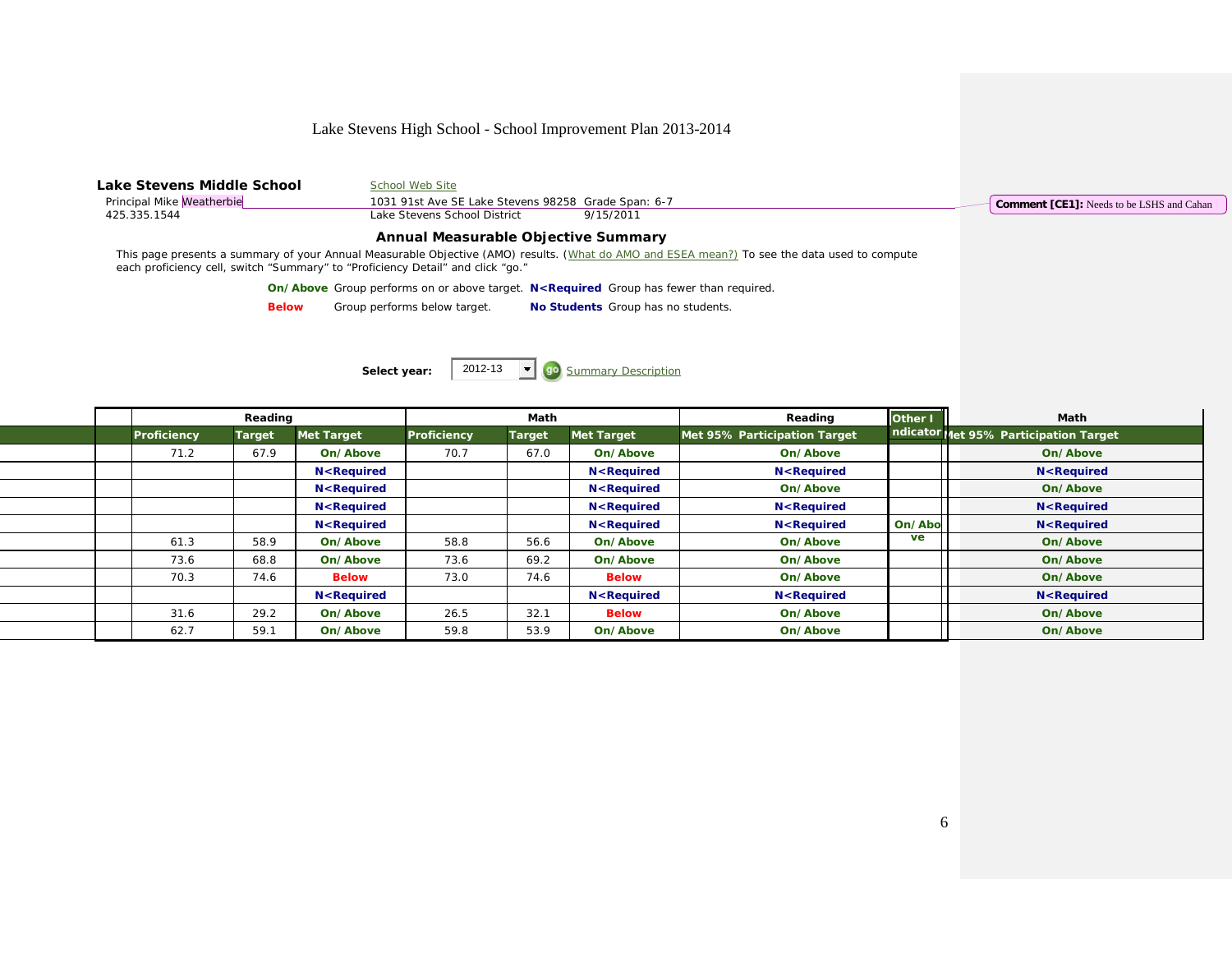# **EXCELLENCE IN TEACHING AND LEARNING**

*All students and staff are engaged and accountable learners, meeting high expectations through demonstrated growth, in an educational structure that is differentiated, challenging and focused. We provide quality instruction and leadership through consistent, proactive support of our students and staff.*

|                | <b>District Strategies</b>                                                                                                                                                                                                                      | <b>District Action Steps</b>                                                                                                                                                                                                                                                                                    | <b>Building Action Steps</b>                                                                                                                                                                                                                                                                                                                | <b>Results</b>                                                                                                                                                                                                                                                                                                                                                                                                 |
|----------------|-------------------------------------------------------------------------------------------------------------------------------------------------------------------------------------------------------------------------------------------------|-----------------------------------------------------------------------------------------------------------------------------------------------------------------------------------------------------------------------------------------------------------------------------------------------------------------|---------------------------------------------------------------------------------------------------------------------------------------------------------------------------------------------------------------------------------------------------------------------------------------------------------------------------------------------|----------------------------------------------------------------------------------------------------------------------------------------------------------------------------------------------------------------------------------------------------------------------------------------------------------------------------------------------------------------------------------------------------------------|
| $\mathbf{1}$   | Design and implement a<br>comprehensive professional<br>development plan to deliver embedded,<br>ongoing, collaborative professional<br>learning in the Danielson Framework,<br>TPEP. Common Core State Standards<br>(CCSS) and the use of data | - All teachers engaged in the<br>Cycle of Inquiry<br>- Develop cadre of teacher leaders<br>to model proficient instruction<br>and share with colleagues<br>- Use Domain 1: Planning and<br>Prep as a vehicle to align<br>instruction and assessment<br>practice with CCSS                                       | Break down the components of the<br>'three rocks' beginning with<br>academic vocabulary.<br>Implementation delivered in<br>differentiated manner from large<br>group, to departmental to individual<br>meetings.<br>Reorganize data teams to include<br>department chairs and develop and<br>select other teacher instructional<br>leaders. | Building-led Fridays and staff days<br>organized around teaching the<br>fundamentals of the three<br>instructional rocks.<br>Data team two year vision<br>established and communicated with<br>collaborative input. Primary role of<br>Data Team established to support<br>developing Data with teachers to<br>help inform instruction.                                                                        |
| $\overline{2}$ | Increase student achievement through<br>the alignment and implementation of<br>curriculum based on the Common Core<br><b>State Standards</b>                                                                                                    | - Math: Focus on implementing<br>the Practice Standards through<br>targeted instructional strategies<br>and developing rich tasks; step II<br>in transitioning to CCSS content<br>standards<br>- English Language Arts (ELA):<br>Literacy in the content areas, text-<br>based writing, text-based<br>questions | Continue to utilize math coach to<br>develop rich tasks to utilize cycle of<br>inquiry.<br>Develop data based off rich tasks to<br>inform instruction.<br>Continue alignment to CCSS.<br>Continue alignment of instructional<br>strategies based off FFT.                                                                                   | Alignment process began and<br>continuing through the Teaching<br>and Learning department. This<br>work is continuing within<br>departments and coordinated by T<br>and $L$ .<br>Performance tasks developed and<br>data reviewed using the District<br>organized SLOPES protocol.<br>Continue to utilize FFT as<br>instructional model and focusing<br>our professional development on<br>this sort of model. |
| 3              | Create and maintain a data dashboard<br>system to compile and track student<br>performance data                                                                                                                                                 | - Begin initial training and use of<br>a data dashboard/platform that<br>will facilitate intentional and<br>transparent use of data to inform<br>educators, families and students<br>of students' unique needs; use                                                                                             | Develop a cadre of data team<br>members made up of department<br>chairs and instructional leaders.<br>All-staff training on Homeroom<br>Premium                                                                                                                                                                                             | Data team reassessed and a vision<br>established for them to first support<br>departments together and<br>individual teachers on data<br>development to inform instruction<br>and next school year begin leading                                                                                                                                                                                               |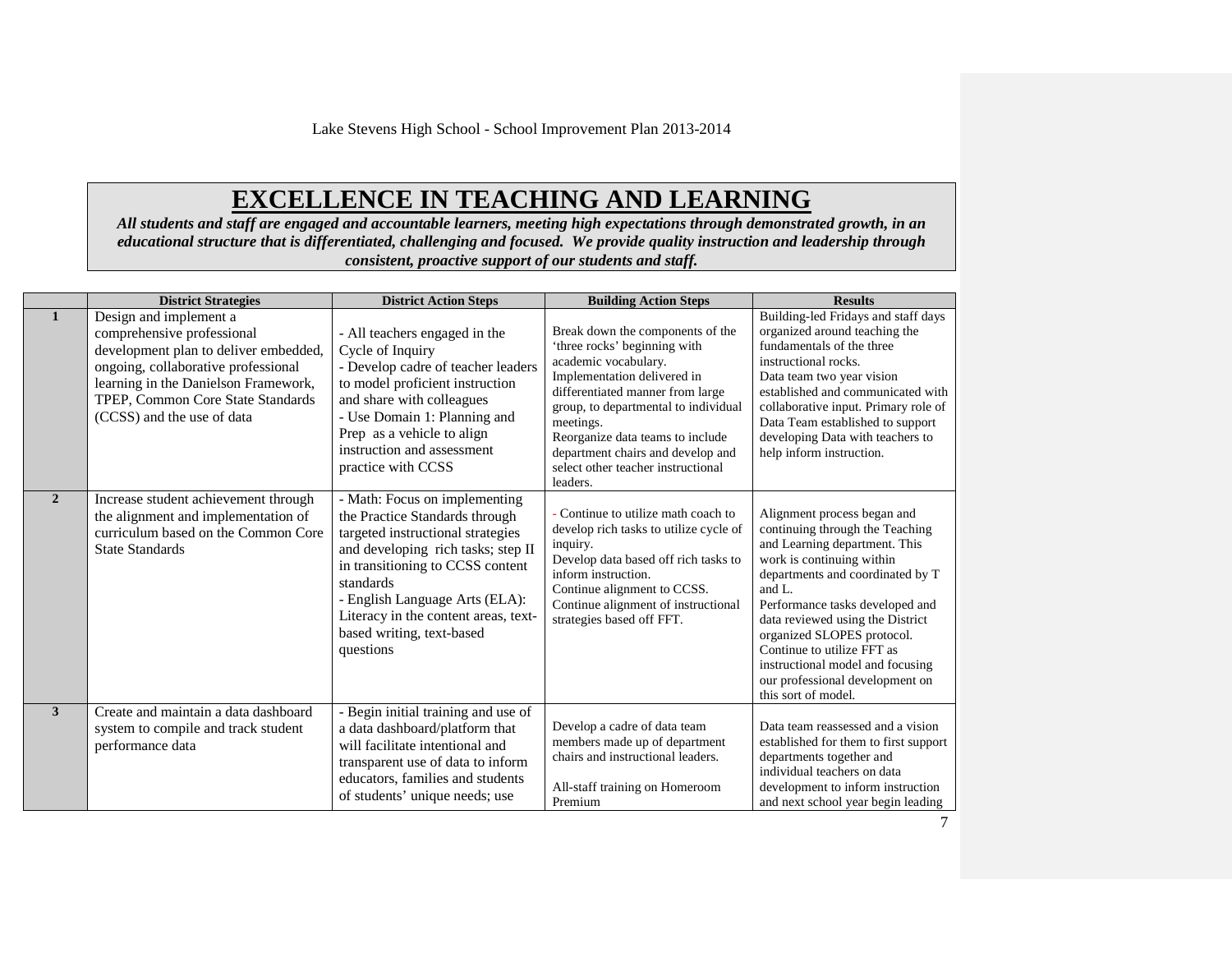Lake Stevens High School - School Improvement Plan 2013-2014

|  | this platform for placement     | Develop best practices study based | this process with peers in small and |
|--|---------------------------------|------------------------------------|--------------------------------------|
|  | decisions, curricular decisions | on current research by department. | larger groups.                       |
|  | and instructional decisions     |                                    |                                      |
|  |                                 |                                    | Administration trained by Gina on    |
|  |                                 |                                    | SLOPES protocol, Cycle of Inquiry    |
|  |                                 |                                    | and Homeroom Premium                 |
|  |                                 |                                    | (including counselors in this)       |
|  |                                 |                                    | training).                           |

#### **Measures of Success:**

Increase in summative assessment data: Improvements in state assessment data, AMO data: **See above**

Increased student achievement as measured by Annual Measures of Success document: **See above**

Increase on –time graduation rate as measured by Annual Measures of Success document**: 2013/14- +2.1% to 91.8%**

Reduced number of D/F grades as measured by Annual Measures of Success document: **From 2013 to 2014 F grades by individual students reduced by 20% first semester and 16% second semester**

Reduction in number of discipline issues as measured by Annual Measures of Success document 2013/2014**- 17% reduction since 2012/13 and 55% reduction since 2009/10**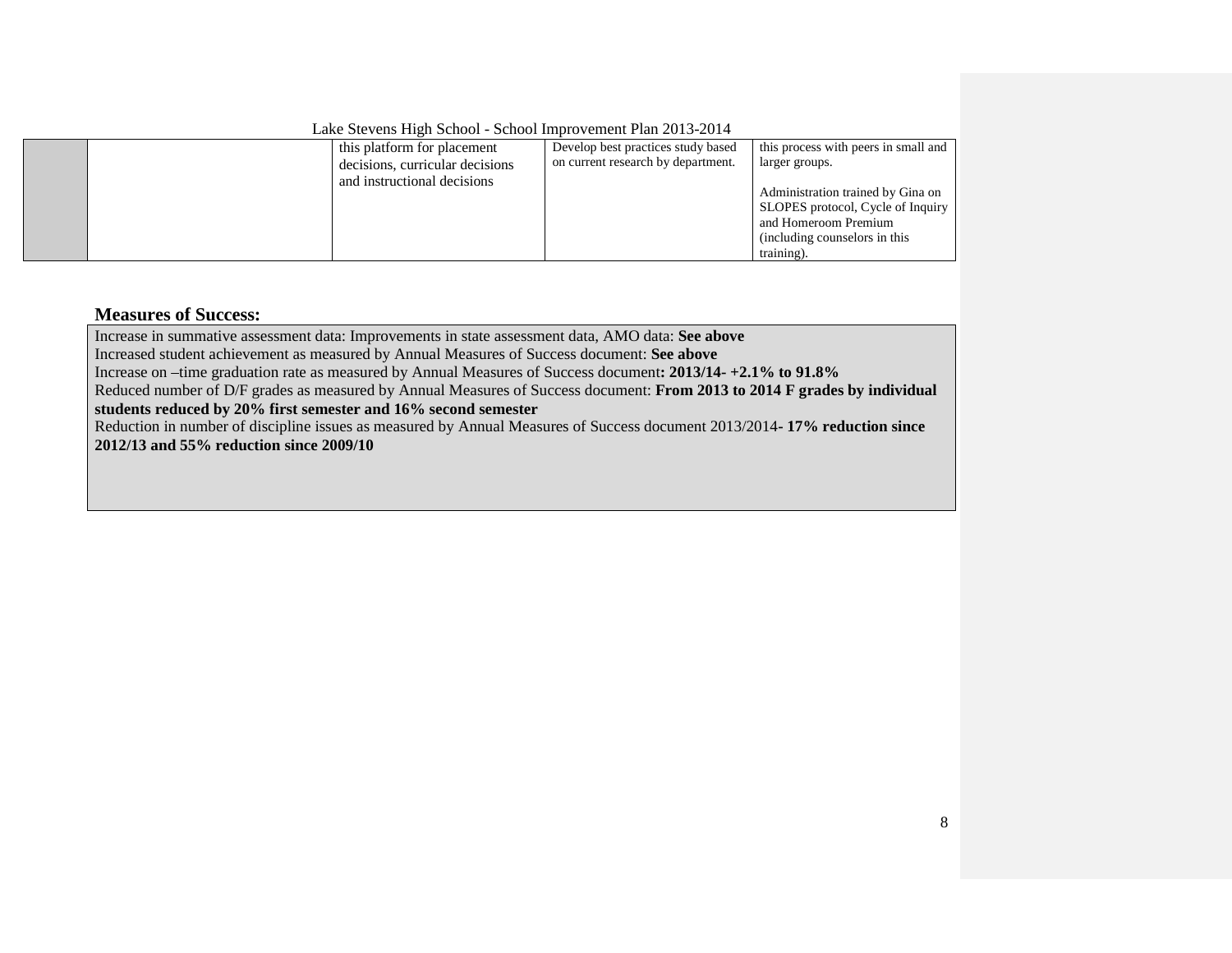# **EXCELLENCE IN TEACHING AND LEARNING - CTE**

*All students and staff are engaged and accountable learners, meeting high expectations through demonstrated growth, in an educational structure that is differentiated, challenging and focused. We provide quality instruction and leadership through consistent, proactive support of our students and staff.*

|   | <b>District Strategies</b>                                            | <b>District Action Steps</b>                                                                                                                                                                                                             | <b>Building Action Steps</b>                                                                                                                                                                                                                                                                                                                                                                                                                                                                                                                                                                                                                                                                                                                                                                                                                                                                                                                                                                                          | <b>Results</b>                                                                                                                                                                                                                                                                                                                                                                                                                                                                                                                                                                                                                                         |
|---|-----------------------------------------------------------------------|------------------------------------------------------------------------------------------------------------------------------------------------------------------------------------------------------------------------------------------|-----------------------------------------------------------------------------------------------------------------------------------------------------------------------------------------------------------------------------------------------------------------------------------------------------------------------------------------------------------------------------------------------------------------------------------------------------------------------------------------------------------------------------------------------------------------------------------------------------------------------------------------------------------------------------------------------------------------------------------------------------------------------------------------------------------------------------------------------------------------------------------------------------------------------------------------------------------------------------------------------------------------------|--------------------------------------------------------------------------------------------------------------------------------------------------------------------------------------------------------------------------------------------------------------------------------------------------------------------------------------------------------------------------------------------------------------------------------------------------------------------------------------------------------------------------------------------------------------------------------------------------------------------------------------------------------|
| 1 | Improve the access to and quality of<br>CTE program offerings in LSSD | Review/evaluate current status of<br>CTE in LSSD, including:<br>Industry standards for<br>courses<br>Cross credit/dual credit<br>opportunities<br>College credit for<br>courses<br><b>National Career</b><br><b>Readiness Credential</b> | *Review to make sure all CTE<br>Classes/Programs are aligned with<br>National and State Occupational<br><b>Standards</b><br>*Review to make sure all CTE<br>Classes/Programs are aligned with<br><b>CCSS</b> Lit and Tech Standards<br>*For those Classes/Programs not<br>aligned to CCSS Lit and Tech<br>Standards complete alignment in<br>Frameworks.<br>*Create a list of those current<br>LSSD CTE courses/classes that<br>provide HS cross/dual crediting.<br>*Create a list of those current<br>LSSD CTE courses/classes that<br>provide direct/articulated college<br>crediting.<br>*Investigate and Research the<br><b>National Career Readiness</b><br>Credentialing Program and details<br>for Implementation.<br>*Review currently used marketing<br>strategies to promote LSSD CTE<br>program.<br>*Determine which marketing<br>strategies to continue using and<br>create a list of potential new<br>strategies to consider<br>implementing.<br>*Update current LSHS CTE<br>website within LSHS website | LSHS/CAV/LSMS/NLMS<br>$\bullet$<br><b>STEM Tech Sciences and</b><br><b>Skilled Trade courses</b><br>successfully went through the<br><b>OSPI-CTE Re-Approval</b><br>Process.<br>Planning meeting held in<br>December 2013 for<br>investigating the possibility of<br>pursuing the Project Lead the<br>Way for the elementary level.<br>Updated lists of LSSD CTE<br>courses/classes that provide<br>HS cross/dual crediting,<br>articulated college credit, and<br>Tech Prep credit.<br>Reviewed (5) different school<br>district CTE websites for<br>benchmarking our LSSD CTE<br>website revision.<br>Started LSSD CTE website<br>revision Apr. 2014 |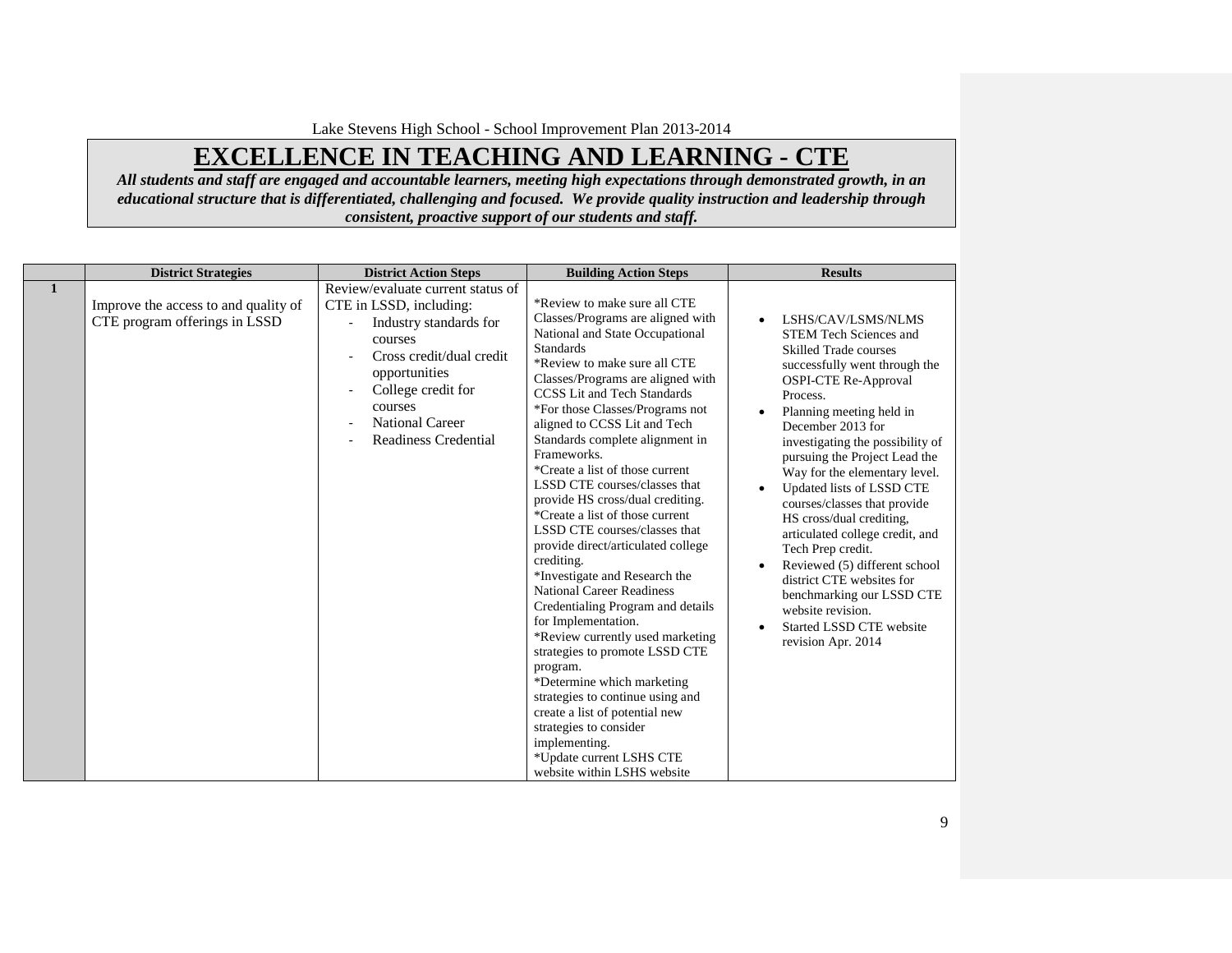|                |                                                                 | Lake Stevens High School - School Improvement Plan 2013-2014                                                                                                                                                                                    |                                                                                                                                                                                                                                                                                                                                                                                                                                                                                                                                                                                                                                                                                                |                                     |                                                                                                                                                                                                                                                                                                                                                                                                                                                                                                                                         |
|----------------|-----------------------------------------------------------------|-------------------------------------------------------------------------------------------------------------------------------------------------------------------------------------------------------------------------------------------------|------------------------------------------------------------------------------------------------------------------------------------------------------------------------------------------------------------------------------------------------------------------------------------------------------------------------------------------------------------------------------------------------------------------------------------------------------------------------------------------------------------------------------------------------------------------------------------------------------------------------------------------------------------------------------------------------|-------------------------------------|-----------------------------------------------------------------------------------------------------------------------------------------------------------------------------------------------------------------------------------------------------------------------------------------------------------------------------------------------------------------------------------------------------------------------------------------------------------------------------------------------------------------------------------------|
| $\overline{2}$ | Ensure that CTE in LSSD is a<br>results-driven education system | - Ensure that all CTE classes are<br>aligned with state/national<br>industry standards<br>- Identify CTE classes that<br>administer official End-of-<br>Course (EOC) exams<br>- Prepare to include CTE<br>performance data on Data<br>Dashboard | *Review all current OSPI-CTE<br>Course Frameworks to make sure<br>they contain the most up-to-date<br>national/state industry standards.<br>For those Frameworks identified<br>not having the most up-to-date<br>standards, obtain the up-to-date<br>standards and replace the old<br>standards with new in the<br>frameworks.<br>*Review all current LSSD CTE<br>classes to see which ones give an<br>End-of-Course Exam. Create a list<br>of those classes who do not give an<br>EOC exam.<br>*Pilot EOC exam with 1-2 classes<br>per level within LSSD.<br>*Each CTE class will create<br>performance task(s). Identify<br>additional CTE Performance Data<br>to include on Data Dashboard. | $\bullet$<br>$\bullet$<br>$\bullet$ | LSHS/CAV/LSMS/NLMS<br><b>STEM Tech Sciences and</b><br><b>Skilled Trade courses</b><br>successfully went through the<br>OSPI-CTE Re-Approval<br>Process.<br>PLTW courses Principles of<br>Engineering and Introduction<br>to Engineering & Design<br>courses gave "end-of-course"<br>exams.<br>90% of the LSSD CTE<br>teachers attended (4) cycle of<br>inquiry days throughout the<br>13-14 school year. Each<br>teacher produced (3)<br>performance task data sets and<br>uploaded them into data<br>dashboard (Homeroom<br>Premium). |
|                |                                                                 |                                                                                                                                                                                                                                                 |                                                                                                                                                                                                                                                                                                                                                                                                                                                                                                                                                                                                                                                                                                |                                     |                                                                                                                                                                                                                                                                                                                                                                                                                                                                                                                                         |

#### **Measures of Success:**

**\*Increase in number of students participating in and completing high demand, high wage CTE programs. (e.g. PLTW, Digital Design, Man. Tech) as measured by Annual Measures of Success document. ( # of students for 13-14 was the same as 12-13)**

**\* Increase in number of students earning dual credit as measured by Annual Measures of Success document. (no increase)**

**\* Increase number of students earning college credit for CTE courses as measured by Annual Measures of Success document. (+66 students from 12- 13 to 13-14)**

**\*Increase in student performance on CTE EOC exams as measured by Annual Measures of Success document. (Data not released yet)**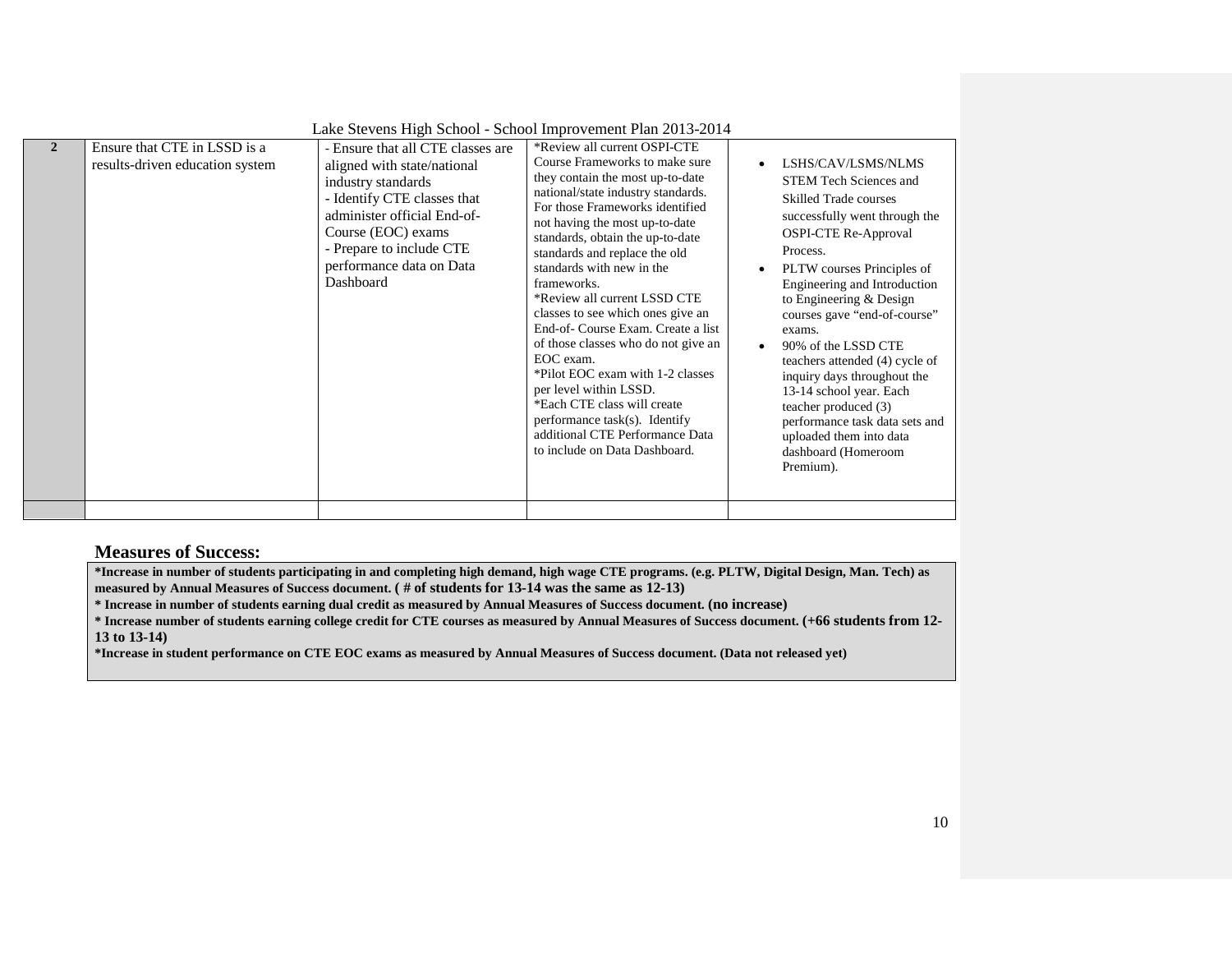### **EXCELLENCE IN TEACHING AND LEARNING – Hi-Cap**

*All students and staff are engaged and accountable learners, meeting high expectations through demonstrated growth, in an educational structure that is differentiated, challenging and focused. We provide quality instruction and leadership through consistent, proactive support of our students and staff.*

| <b>District Strategies</b>                                                                                          | <b>District Action Steps</b>                                                                                                         | <b>Building Action Steps</b>                                                                                                                                                                                 | <b>Results</b>                                                                                                                                                          |
|---------------------------------------------------------------------------------------------------------------------|--------------------------------------------------------------------------------------------------------------------------------------|--------------------------------------------------------------------------------------------------------------------------------------------------------------------------------------------------------------|-------------------------------------------------------------------------------------------------------------------------------------------------------------------------|
| Monitor and measure each highly<br>capable student's progress to ensure<br>continued success and academic<br>growth | Design process and determine<br>baseline data. Implement<br>monitoring strategies and<br>evaluate each student's level of<br>success | Utilize data from College Board to<br>reflect on both enrollment trends<br>and student passage rates on AP<br>tests.<br>Create two new AP classes:<br>Computer Programming and<br><b>English Composition</b> | Number of students enrolled in AP<br>courses up $1.14\%$ to $15.14\%$<br>English Composition created, but<br><b>Computer Programming</b><br>abandoned for PLTW program. |

#### **Measures of Success:**

Increase in individual HiCap student academic growth: **Number of students enrolled in AP courses up 1.14% to 15.14%**

Continue to increase HiCap program satisfaction as measured by parent, teacher, student and counselor survey: **This survey will be given during the 2014-15**

Increased equity in nomination and identification of HiCap students as measured by program documentation: **This process will continue to develop with the use of Homeroom Premium.**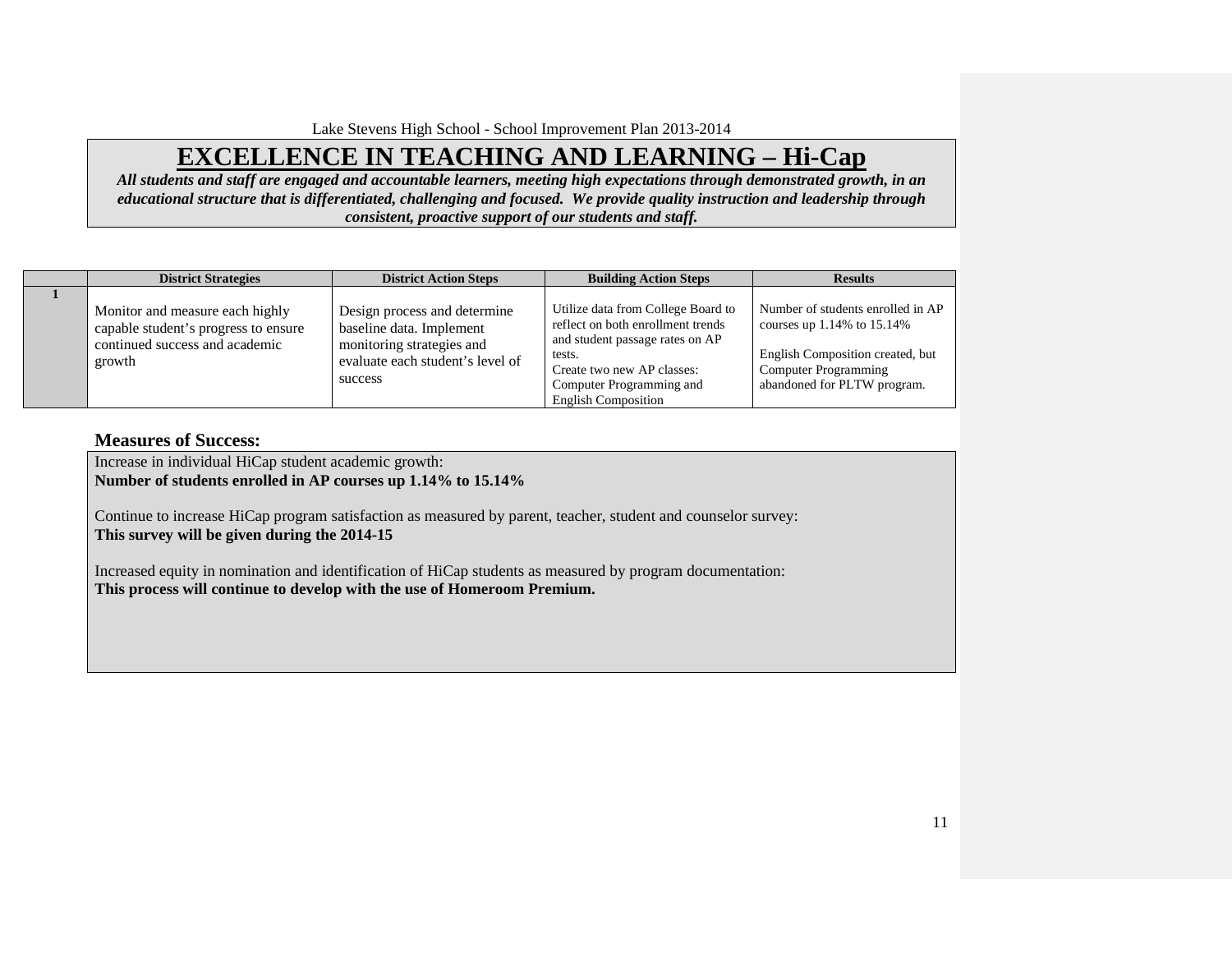### **TECHNOLOGY EMPOWERED**

*Our use of technology will be bold, intentional and accessible. Innovative approaches will be encouraged and embraced and our technology will be intuitive, collaborative and an empowering to all for students, staff and parents. Technology will transform our data systems to be unified, accessible, timely, informative and adaptable, and capable of being tailored to each school, program, class, staff member and student.*

|                | <b>District Strategies</b>                                                                                                                                                                                                            | <b>District Action Steps</b>                                                                                                                                                                                                                                                                                        | <b>Building Action Steps</b>                                                                                                                                                                                    | <b>Results</b>                                                                                                                                                                              |
|----------------|---------------------------------------------------------------------------------------------------------------------------------------------------------------------------------------------------------------------------------------|---------------------------------------------------------------------------------------------------------------------------------------------------------------------------------------------------------------------------------------------------------------------------------------------------------------------|-----------------------------------------------------------------------------------------------------------------------------------------------------------------------------------------------------------------|---------------------------------------------------------------------------------------------------------------------------------------------------------------------------------------------|
| 1              | Technology and Technology Use:<br>Develop and provide the resources<br>necessary to provide all students and<br>staff with access (to information, tools,<br>resources, collaborative opportunities)<br>when and where they need them | -Develop digital citizenship and<br>tech skills curriculum<br>-Develop norms around student<br>device use and open up access                                                                                                                                                                                        | Evaluate current procedures with<br>focus on breaking down barriers to<br>access of technology.<br>Develop procedures that encourage<br>technology in the classroom for<br>enhanced access to online resources. | Two LSHS teacher piloted the use<br>of chromebooks in the classroom<br>and putting themselves in the<br>position of on-the-job-trainers.                                                    |
| $\overline{2}$ | Data Systems: Develop information<br>systems that help teachers to<br>individualize instruction and school<br>leaders to manage instructional goals                                                                                   | Begin initial training and use of a<br>data dashboard/platform that will<br>facilitate intentional and<br>transparent use of data to inform<br>educators, families and students<br>of students' unique needs; use<br>this platform for placement<br>decisions, curricular decisions,<br>and instructional decisions | Communicate with families in<br>writing of programming decisions<br>and provide data that describes how<br>placement decisions were made.                                                                       | Beginning with the first building-<br>led early release training<br>regarding the development of data<br>has been ongoing.<br>ESC has also provided Admin<br>training in pull-out sessions. |

#### **Measures of Success:**

Digital Citizenship- Digital citizenship and technology skills curriculum will be developed: Two teachers piloted the use of technology in the classroom on a widespread manner and began to introduce and develop those skills and attributes. Homeroom Premium Data Dashboard will be introduced: Gina has done these trainings with staff in large group, departmental, and in individual methodology.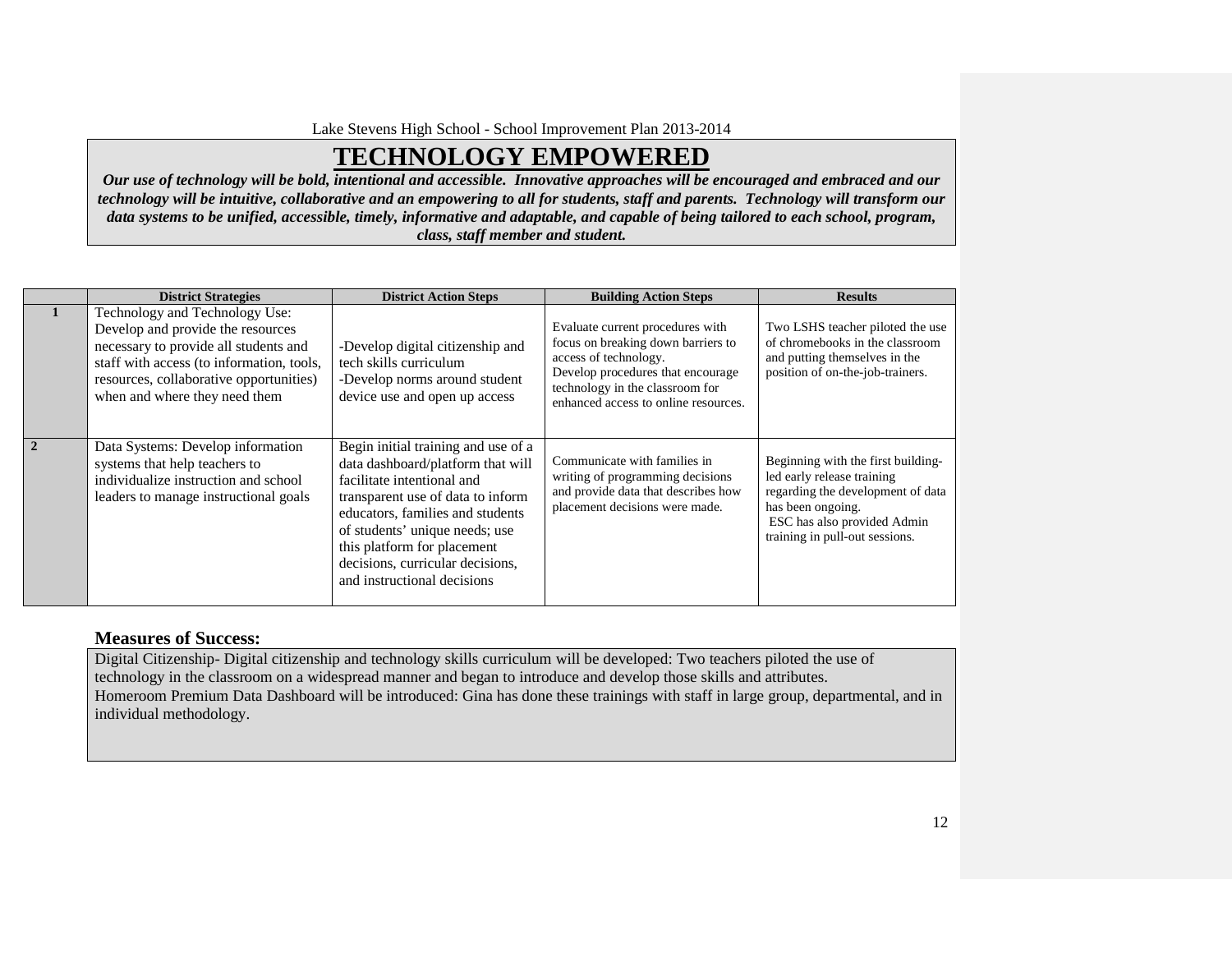# **THOUGHTFUL TRANSITIONS**

*Transitions in our district are planned, focused, collaborative and intentional. Whether transitioning from preschool to kindergarten, into the next grade, building, curriculum or to post-graduation endeavors, we will actively facilitate a path to success for students and staff.*

|                | <b>District Strategies</b>                                                    | <b>District Action Steps</b>                                                                                                                                                                                                                                                                                                                                                           | <b>Building Action Steps</b>                                                                                                                                                                                                   | <b>Results</b>                                                                                                                                                                                                    |
|----------------|-------------------------------------------------------------------------------|----------------------------------------------------------------------------------------------------------------------------------------------------------------------------------------------------------------------------------------------------------------------------------------------------------------------------------------------------------------------------------------|--------------------------------------------------------------------------------------------------------------------------------------------------------------------------------------------------------------------------------|-------------------------------------------------------------------------------------------------------------------------------------------------------------------------------------------------------------------|
| $\mathbf{1}$   | Create a consistent mode of<br>communication to support transitions           | - articulation of common<br>behavioral expectations at all<br>schools<br>- Partner with PTAs, booster clubs,<br>and community service<br>organizations to explore activities<br>that enhance family-to-family<br>communication, and support ELL<br>families and families in transition                                                                                                 | Develop a school-wide peer<br>mentoring program with the intent<br>of sharing school culture with a<br>welcoming and invitational tone.<br>Reduce failure of sophomore<br>classes by 50%.                                      | Implemented LINK Crew in the<br>fall. 97% attendance rate for the<br>Sophomore attendees.<br>Failure rates for individual<br>sophomores decreased over 12/13<br>by 20% first semester and 16%<br>second semester. |
| $\overline{2}$ | Expand opportunities for intentional<br>social connections for all students   | Explore and implement activities<br>that increase consistency of<br>intentional transitions from level to<br>level. Possibilities include:<br>shadowing<br>$\mathbf{O}$<br>school visit<br>$\mathbf{O}$<br>programs that link<br>$\mathbf{o}$<br>students from one<br>school to the next<br>Explore and implement activities<br>that help students make social<br>connections mid-year | <b>LINK Crew</b><br>Training of 100 junior and senior<br>students to mentor sophomore<br>students                                                                                                                              | Implemented LINK Crew with 125<br>juniors and seniors leading 675<br>sophomores in peer mentorship.                                                                                                               |
| $\mathbf{3}$   | Expand opportunities for intentional<br>academic connections for all students | - Expand College-Bound<br>Scholarship sign-ups and<br>intentional tracking of students<br>through $12^{th}$ -grade to support their<br>success<br>- Begin initial training and use of a<br>data dashboard/platform that will<br>facilitate intentional and<br>transparent use of data to inform<br>educators, families and students of<br>students' unique needs; use this             | Advertising and promotion through<br>counseling and teachers as well as<br>to community through website and<br>digital newsletters.<br>Embed CCSS four pillars through<br>intentional articulation of<br>curriculum and skills | Monitor and tracking of all<br>college-bound scholarship students<br>continues through counseling.                                                                                                                |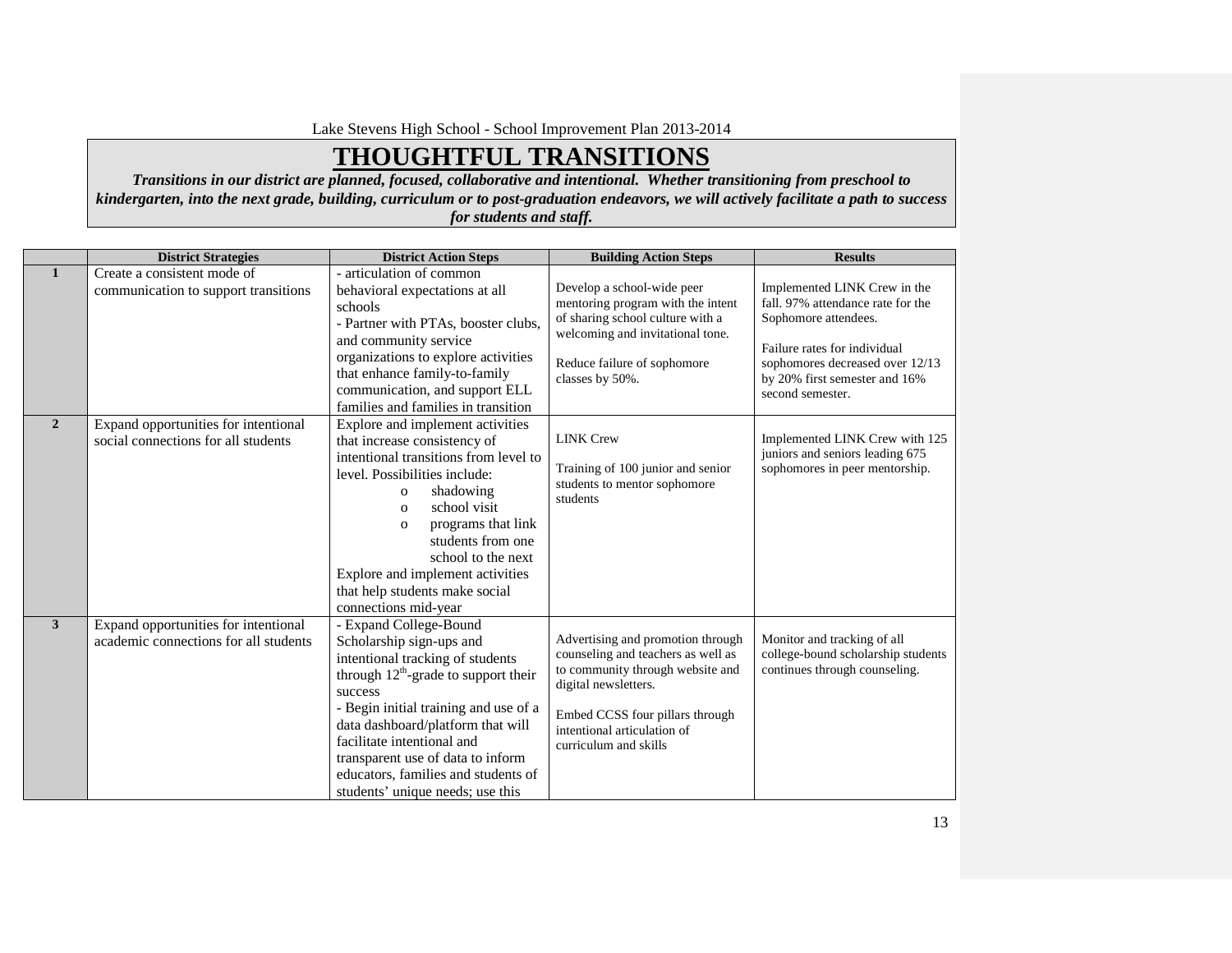| Lake Stevens High School - School Improvement Plan 2013-2014 |                                                                                           |                                                                                                                                                                                                                                                                                         |                                                                       |                                                                                                                                                                           |  |  |  |
|--------------------------------------------------------------|-------------------------------------------------------------------------------------------|-----------------------------------------------------------------------------------------------------------------------------------------------------------------------------------------------------------------------------------------------------------------------------------------|-----------------------------------------------------------------------|---------------------------------------------------------------------------------------------------------------------------------------------------------------------------|--|--|--|
|                                                              |                                                                                           | platform for placement decisions,<br>curricular decisions, and<br>instructional decisions<br>- Identify what is currently<br>happening around character<br>development, leadership, and study<br>skills (perseverance, "soft skills,"<br>stamina, etc.)                                 |                                                                       |                                                                                                                                                                           |  |  |  |
| 4                                                            | Increase awareness and planning for<br>post-secondary endeavors starting in<br>elementary | - Explore and begin to implement<br>activities to expose students to<br>post-graduate endeavors at every<br>level on a yearly basis<br>- Increase communication with<br>parents on career counseling,<br>guidance, scheduling and<br>programs for students starting in<br>middle school | Review and update "College"<br>Handbook" for students and<br>parents. | College Handbook updated<br>and distributed to all<br>interested students.<br>All seniors meet with Career<br>Center specialist regarding<br>college and career planning. |  |  |  |

### **Measures of Success:**

**Development and implementation of LINK Crew for peer-led sophomore orientation- Year two of LINK Crew. 125 upperclassmen training 675 sophomore students the first day of school.**